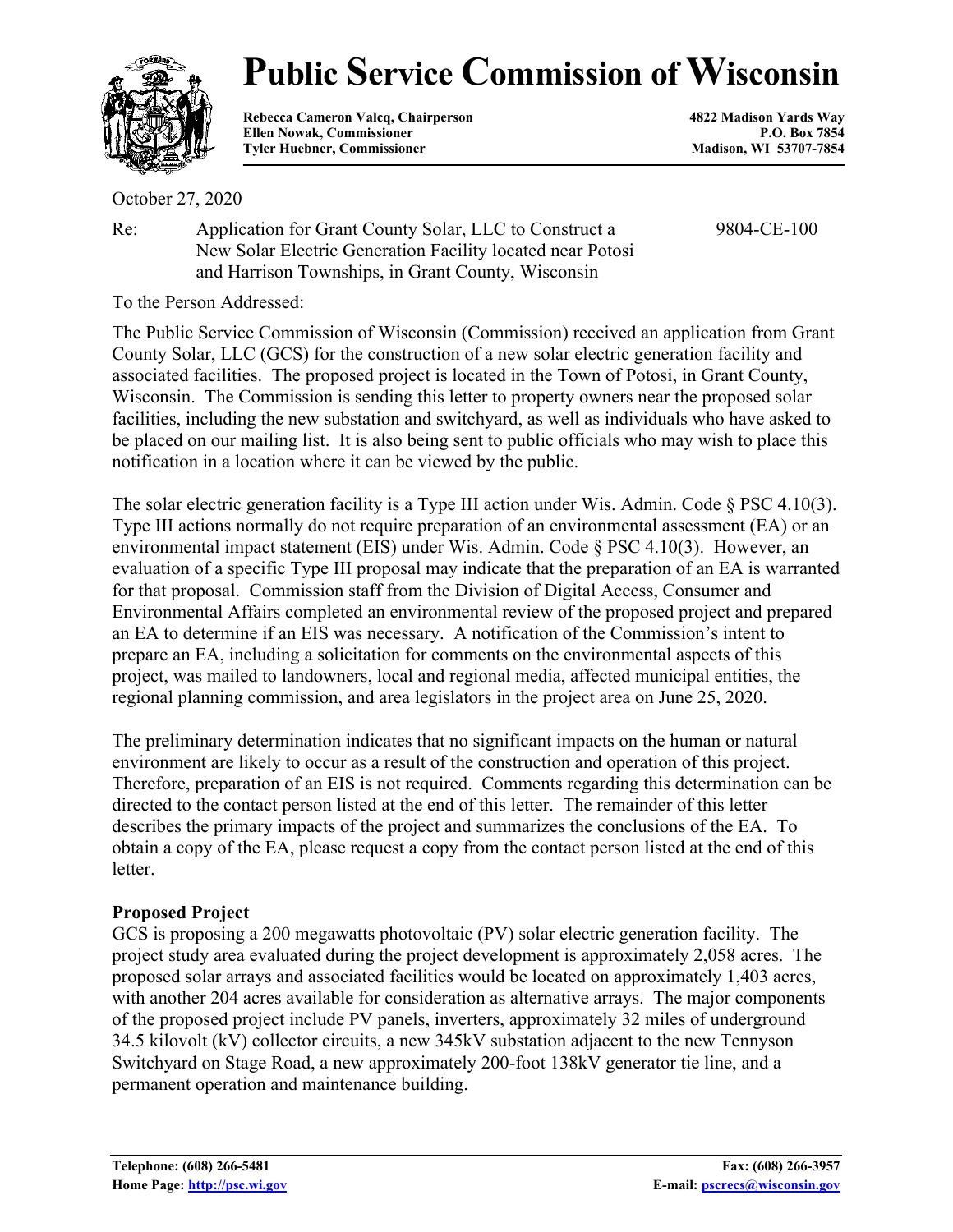Person Addressed Docket 9804-CE-100 Page 2

Arrays are located on primarily agricultural land. The proposed project area is roughly bounded by Old Potosi Road to the west, Substation Road to the north, West Road to the east, and Seemore Road and British Hollow Road to the south.

### **Potential Natural Resource and Social Impacts**

The proposed project would cause environmental impacts based on the surrounding land use, habitats, residences, and features such as wetlands, waterways, and historic resources. During construction activities, there would be increased noise, dust, and vibration in the construction areas. Pile drivers installing the steel supports for the project would be one particular source of loud noise during construction, based on the location of work and nearby residences. There would be increased traffic in the project area as employees and deliveries arrive at and leave the project work areas. All of the arrays and the substations would be fenced off. The substation would have chain link fence with barbed wire on the top, but the solar arrays would use seven to eight foot high agricultural or deer fencing, which does not use barbed wire. A visual change in the project area from open agricultural fields to a more industrial landscape of fencing and rows of solar panels would affect viewers differently. Some landowners that do not receive direct benefits from the project may react more negatively to the proposed project.

Loose or disturbed soils could be susceptible to erosion or establishment of invasive plant species. Animals and vegetation in the project area could be displaced or damaged as a result of construction activities. Construction in and through agricultural fields would result in both temporary and long-term impacts. The solar PV arrays, new collector substation, O&M building, laydown area, and the 20-foot buffer outside all fenced areas would be taken out of agricultural production for the construction and operational life of the project (35-50 years). GCS is avoiding direct disturbance to wetlands and waterways and minimizing clearing of forest-land in the project area. Some solar projects have done mass grading of soils prior to pile driving, and if there are heavy precipitation events, this can cause soil erosion and storm water runoff. The use of best management practices during construction, and thorough postconstruction restoration could reduce many of these direct impacts. The site is planned to be seeded with low growing grasses and some areas of more diverse native flowering plants. This would stabilize and improve soils while limiting any runoff from panels onto adjacent properties.

Broken or damaged drainage tiles could be a long term impact to the project area, including adjacent fields. Some of these impacts might not be immediately known. Damage to drainage tiles on land hosting the PV facility may impact adjacent properties if not repaired correctly. GCS states it would monitor the site under its ongoing operations and maintenance for these problems. Landowners should document any problems and bring them to the attention of GCS to determine if an issue with drainage can be repaired. It is not fully known whether decommissioning the project site can allow for a return of impacted properties to agricultural use. It appears likely that thorough decommissioning, including decompacting soils and repairing any damaged drainage tiles, would allow for a return to agricultural use in the future.